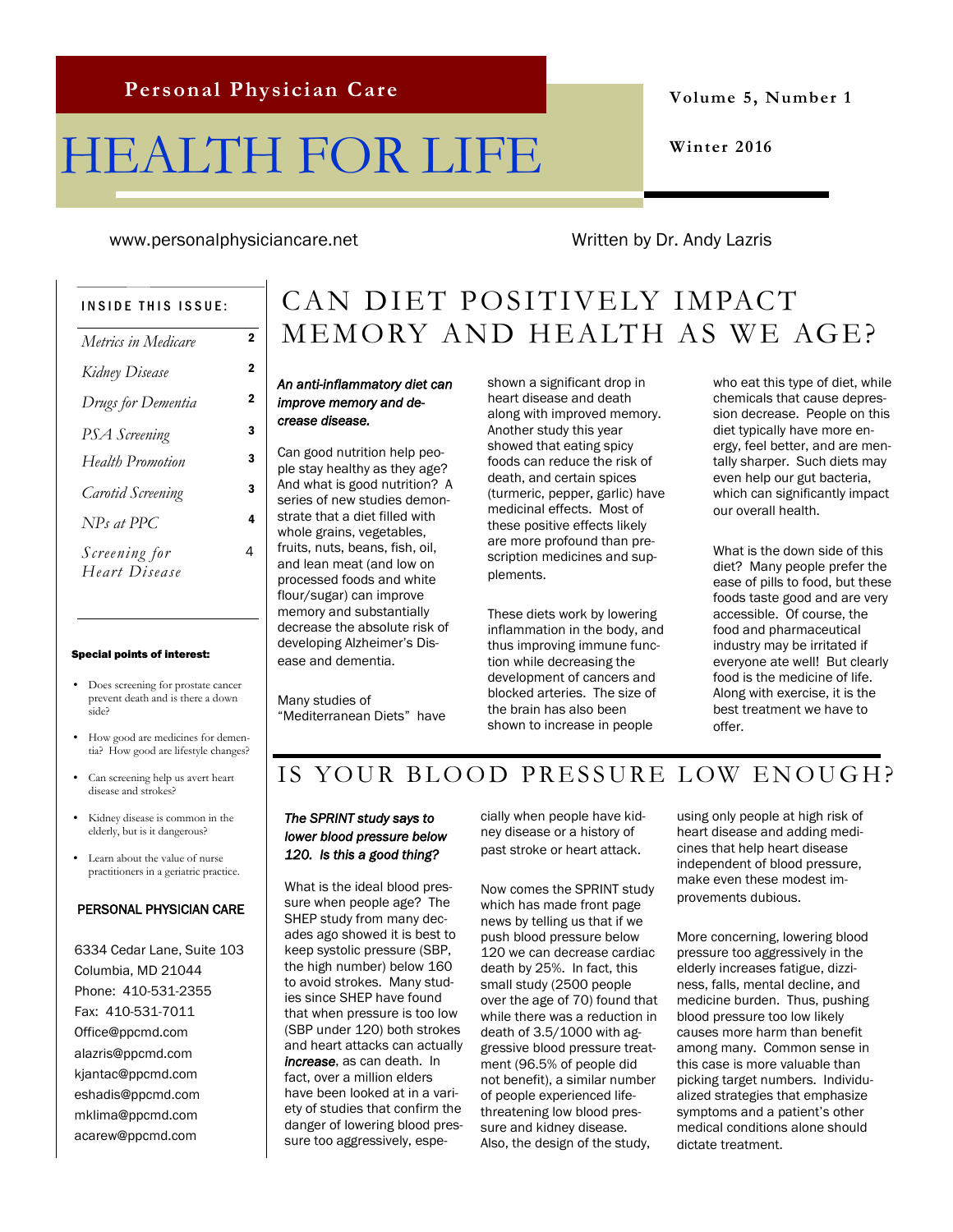



*Lazris's blog about what's new in health care at*  **curingmedicare.com**

## MEDICARE CORNER: QUALITY METRICS, ARE THEY USEFUL?

A recent *New York Times* article (1/16) discussed the overwhelming burden of measurements and metrics in the field of health care. In fact, metrics have come to dominate medical care in the past few years. Doctors are judged by a series of "quality indicators" to which we are required to adhere. A large portion of our income will be determined by these measures of quality, virtually none of which have been shown to have any meaningful significance, and all of which are not individualized to the specific patient being seen.

Much of a doctor's visit is involved with us having to check boxes on our computerized notes to prove we have

provided quality care. Quality is defined by us staring at the computer screen and asking our patients a series of questions often irrelevant to their particular needs, ordering medicines and tests, and not discussing these issues with our patients or even having time to consider what the patient wants to talk about. Did the patient get immunized? Did she get a mammogram and colonoscopy, is her blood pressure and sugar low enough, is she on the medicines that Medicare has determined would benefit her? Even if patients do not want, or even could be harmed by, the "quality" care prescribed by Medicare , we will be punished for noncompliance. To be compliant with metrics it's better to over

-treat and over-test our patients, and not give them any choice even if they feel worse with aggressive care, then to discuss these issues and offer our patients a choice.

Clinical practice guidelines are a dangerous waste of time for doctors and our patients. Patient centered care and shared decision making encourages us to talk to patients about risk/benefits of interventions, to individualize care, and to ultimately let each patient decide. It is the very antithesis of the quality care being peddled by Medicare. It is time we change course and give power back to the patient and not to generic metrics.

### KIDNEY DISEASE: NOT SO IMPORTANT?

Many of my patients are told that they have kidney disease, that they must see kidney doctors, that they need to watch what they eat, that dialysis could be in their futures. The truth is, many do have kidney disease. A recent study showed that over 50% of people 70 and older have kidney disease by our current criteria.

Aging results in a gradual decline in kidney function, and this is normal; it will rarely lead to problems. Very few people labeled with kidney disease will ever develop serious problems or need dialysis. Only .7 people out of 1000 develop end stage kidney disease despite their diagnosis. And seeing kidney doctors and changing diet does not change that reality.

Do we really have to add more diagnoses to our elderly patients when 99.73% of people labeled as having kidney disease do just fine, and seeing kidney doctors does not help them and could cause stress and over-treatment? It is time to use more common sense and stop labeling elders with diseases that are more phantom than real.





"Off hand, I'd say you're suffering from an arrow<br>through your head, but just to play it safe, I'm ordering a bunch of tests.

#### EXAM CORNER: CAROTID SCREENING

The carotid artery, sitting in front of our neck, supplies the brain with blood. Any sudden blockage of those arteries will lead to a major stroke. This has caused many doctors and patients to advocate carotid screening: periodically listening to the arteries, and even doing ultrasound tests on them, to look for blockage. If there is blockage, then it can be repaired surgically before a stroke occurs. On the surface, like many screening

tests, this approach seems to make sense.

But reality is much different. Most "positive" screening tests identify either no disease, or identify disease that would have caused no harm if left alone. With positive screens, patients must undergo more dangerous tests and potentially dangerous surgery that has never been proven to be effective.

A recent study showed that having a severe carotid blockage (>90%) in someone without symptoms does not increase the risk of stroke, meaning that fixing that blockage likely will not benefit the patient. In fact, the chance of causing a stroke or heart attack with asymptomatic screening is higher than the chance of preventing a stroke. Bottom line: it is best to wait for symptoms to occur before being tested.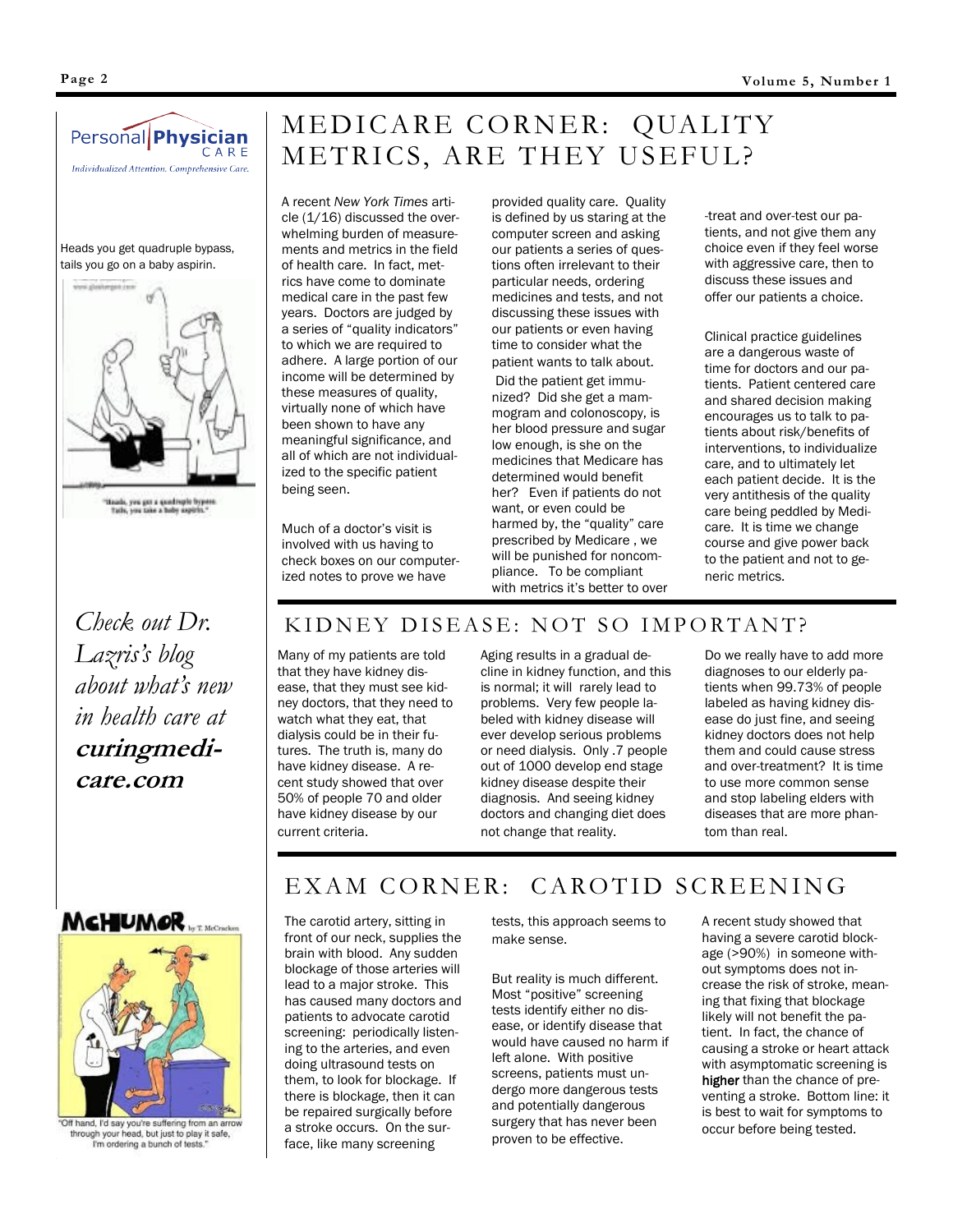### BENFIT/RISK CORNER: THE PROS AND CONS OF PSA TESTING

While screening for cancer may save lives, such tests can falsely identify many people who must undergo more tests and procedures to prove they are ok, unnecessarily causing harm. Medicare has decided that PSA (prostate cancer) testing is so deleterious that doctors who perform the test may be penalized.

What are the pros and cons of PSA testing? On the plus side, some people may be identified and treated early enough to avoid having the cancer spread. In fact, the rate of metastatic prostate cancer has increased since PSA testing has diminished.

been shown to reduce death. Most lethal cancers have already spread by the time PSA detects them. The main cancers that PSA picks up are indolent; they will never be deadly. In fact, it is felt that over a million men have been treated for prostate cancer unnecessarily due to PSA testing, since over 50%of men over the age of 60 have harmless prostate cancer that would be picked up and treated with PSA testing. Overtreatment of prostate cancer has not reduced death rate, but has caused very serious side effects in many men who undergo such treatment.

the pitfalls of PSA testing, wrote an article in the *New York Times* imploring Medicare not to penalize doctors for ordering a PSA. Ultimately, he argues, it is a patient's decision. It is the responsibility of doctors to provide patients with an accurate risk/benefit profile of the test, but after that discussion doctors need not be penalized if patients choose to get a PSA. There are many "acceptable" tests paid for and endorsed by Medicare that are just as perilous as PSA. We should encourage shared decision making, not punitive mandates for health screening, since there is not a single right answer



*Visit the PPC Library to find books, DVD's, and newsletters*

*Borrow Dr. Lazris's two books: Curing Medicare and Interpreting Health Benefits and Risks*

But PSA screening has never

Dr. Welch of Dartmouth, who has written prolifically about

### HEALTH PROMOTIONAT PPC: CCM NOTES

At PPC we value the role of health prevention. Both in the office and at our facilities, we believe in seeing patients regularly, discussing the pros and cons of tests and treatments, reviewing recommendations, and devising an individualized medical plan based on the specific needs of each patient.

Medicare now pays for a CCM (chronic care management) code enabling us to review, discuss, communicate with, and treat patients and their famlies without having to make face to face contact. This helps us to further health promotion in many ways. We encourage all of our patients to sign the CCM permission sheets.

Immunization, screening, end of life issues, testing, treatment, medications, acute illness; all of these can be addressed by email communication or through chart reviews and discussions with nurses. CCM is certainly a step in the right direction, and now we can better focus on health prevention.

### DRUG CORNER: DEMENTIA DRUGS

There is a great deal of confusion about how to treat Alzheimer's and other dementia. We have discussed this before, and now the confusion has only intensified. New drugs are available, including expensive combination pills with Aricept and Namenda, and long acting versions of Namenda. Do they work?

The short answer is: probably not. The studies done on

Aricept show a strong placebo effect, with some improvement on memory test scores but negligible improvement in care-giver scores (meaning no one notices any improvement). This small effect largely diminishes in a year, and there is no impact on the disease itself. Namenda's results are even less impressive, despite marketing to the contrary. No dementia drug has had impressive results.

A year-long study of the combination of Aricept and Namenda showed no benefit, even though ads claim otherwise. There are side effects as well. So is it worth it? Frankly, it may be safer, cheaper, and equally effective just to take a placebo. Drug companies and many specialists want us to believe that drugs can cure the incurable. Diet, exercise, compassion, and socialization are much better treatment options.